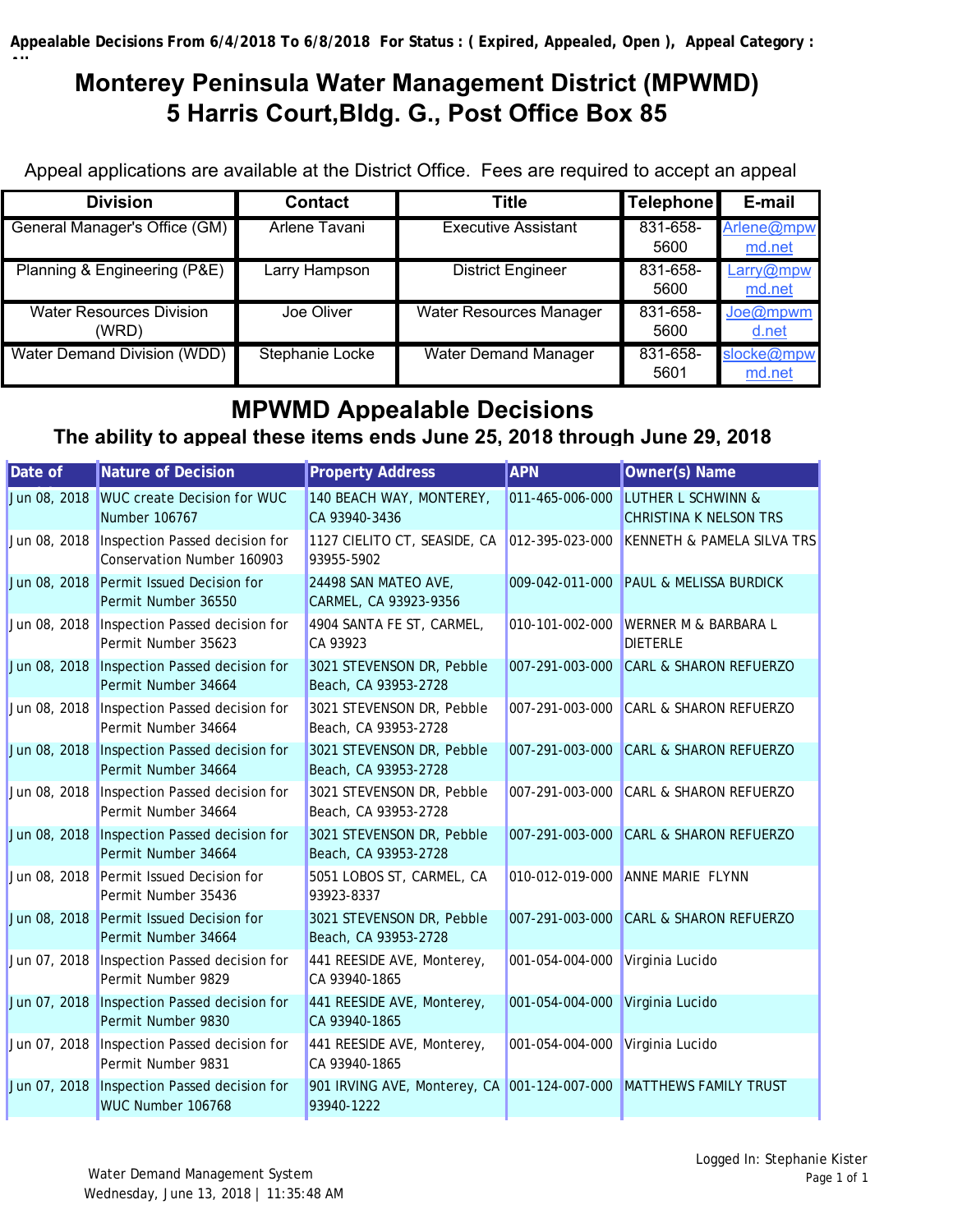|              | Jun 07, 2018 Inspection Passed decision for<br>Conservation Number 160216   | 901 IRVING AVE, Monterey, CA 001-124-007-000 Julia M Winslow Trust,<br>93940-1222     |                               | <b>MATTHEWS FAMILY TRUST</b>                              |
|--------------|-----------------------------------------------------------------------------|---------------------------------------------------------------------------------------|-------------------------------|-----------------------------------------------------------|
| Jun 07, 2018 | Inspection Passed decision for<br><b>Conservation Number 157245</b>         | 585 LIGHTHOUSE AVE,<br>MONTEREY, CA 93940-1422                                        | 001-065-016-000               | Congdon , KATHERINE B<br><b>CONGDON</b>                   |
|              | Jun 07, 2018   Inspection Failed decision for<br>Conservation Number 161040 | 1791 ST HELENA ST, Seaside,<br>CA 93955-3909                                          |                               | 012-789-012-000 HEYDAR A MOVAHEDI                         |
| Jun 07, 2018 | Inspection Failed decision for<br><b>Conservation Number 161039</b>         | 1111 Golden Oaks Ln,<br>Monterey, CA 93940-8000                                       | 001-942-007-000               | Tellez Family Trust, Glenda<br>M. & Lester D. Turpin      |
| Jun 07, 2018 | Inspection Failed decision for<br>Conservation Number 160870                | 1160 SYLVAN RD, MONTEREY,<br>CA 93940-4904                                            | 101-152-004-000               | EBDD, MK SOLUTIONS GROUP<br><b>INC</b>                    |
| Jun 07, 2018 | Inspection Passed decision for<br>Permit Number 35578                       | 122 17TH ST, Pacific Grove,<br>CA 93950-2605                                          | 006-153-018-000               | <b>BENJAMIN R BLAKELY &amp;</b><br><b>ASHLEY E GAMBLE</b> |
|              | Jun 07, 2018 Rebate Approved Decision for<br>Rebate Number 21338            | 27 CAMP STEFFANI RD,<br>CARMEL VALLEY, CA 93924-                                      | 197-091-037-000 CARA CAROZZA  |                                                           |
| Jun 07, 2018 | Rebate Approved Decision for<br>Rebate Number 21324                         | 11675 MCCARTHY RD, CARMEL 416-092-005-000 JENNIFER FRANK<br>VALLEY, CA 93924-9207     |                               |                                                           |
| Jun 07, 2018 | <b>Rebate Denied Decision for</b><br>Rebate Number 21337                    | 664 TERRY ST, Monterey, CA<br>93940-1607                                              |                               | 001-168-023-000 MICHAEL KENNEDY                           |
| Jun 07, 2018 | Rebate Approved Decision for<br>Rebate Number 21335                         | 1076 INDIAN VILLAGE RD,<br>Pebble Beach, CA 93953-2814                                | 007-391-012-000               | <b>GEOFFREY SHARP</b>                                     |
|              | Jun 07, 2018 Rebate Approved Decision for<br>Rebate Number 21313            | 344 VIRGIN AVE, MONTEREY,<br>CA 93940-3858                                            | 013-054-013-000 KARIN HAGAN   |                                                           |
| Jun 07, 2018 | <b>Rebate Denied Decision for</b><br>Rebate Number 21334                    | 11790 SADDLE RD, MONTEREY, 416-133-028-000 JEFFREY L BARCA-HALL<br>CA 93940-6653      |                               |                                                           |
| Jun 07, 2018 | Rebate Approved Decision for<br>Rebate Number 21333                         | 1715 NAPA ST, SEASIDE, CA<br>93955-4018                                               | 012-111-044-000               | <b>TYLER JOHNSTON</b>                                     |
| Jun 07, 2018 | Inspection Passed decision for<br>Permit Number 35231                       | 1033 JOHNSON ST, MONTEREY, 001-334-029-000 DAVID NABHAN<br>CA 93940                   |                               |                                                           |
|              | Jun 07, 2018 Rebate Approved Decision for<br>Rebate Number 21332            | 7610 CARMEL VALLEY RD,<br>CARMEL, CA 93923-9527                                       | 169-211-014-000               | <b>HATTIE FAYE MESSINGER</b>                              |
| Jun 07, 2018 | Permit Issued Decision for<br>Permit Number 36440                           | 419 WATSON ST, Monterey, CA 001-393-023-000<br>93940-2286                             |                               | <b>CHRISTOPHER CAMIRE &amp;</b><br><b>JONAS HALLMAN</b>   |
|              | Jun 07, 2018 Inspection Passed decision for<br>Conservation Number 161027   | 266 DEL MESA CARMEL,<br>CARMEL, CA 93923-7959                                         | 015-517-008-000 DIANE E MAYER |                                                           |
| Jun 06, 2018 | Inspection Failed decision for<br>Conservation Number 161043                | 2954 CLUB RD, PEBBLE BEACH, 007-223-005-000 Frank Bartholomew, FRANK<br>CA 93953-2519 |                               | & CHARLES BARTHOLOMEW                                     |
| Jun 06, 2018 | Inspection Passed decision for<br>Permit Number 25235                       | 671 LOTTIE ST, Monterey, CA<br>93940-2020                                             | 001-203-005-000               | Tom Griffin                                               |
| Jun 06, 2018 | Inspection Passed decision for<br>Conservation Number 161030                | 149 HACIENDA CARMEL,<br><b>CARMEL, CA 93923</b>                                       | 015-342-008-000               | <b>GUZOWSKI BEACH PROPERTIES</b><br><b>LLC</b>            |
| Jun 06, 2018 | Inspection Passed decision for<br>Permit Number 36344                       | 149 HACIENDA CARMEL,<br><b>CARMEL, CA 93923</b>                                       | 015-342-008-000               | <b>GUZOWSKI BEACH PROPERTIES</b><br><b>LLC</b>            |
| Jun 06, 2018 | <b>Inspection Passed decision for</b><br>Conservation Number 161029         | 59 HACIENDA CARMEL,<br><b>CARMEL, CA 93923</b>                                        | 015-335-007-000               | <b>VIRGINIA MELDRUM</b>                                   |
| Jun 06, 2018 | Inspection Passed decision for<br>Permit Number 36342                       | 59 HACIENDA CARMEL,<br><b>CARMEL, CA 93923</b>                                        | 015-335-007-000               | <b>VIRGINIA MELDRUM</b>                                   |
| Jun 06, 2018 | Inspection Passed decision for<br><b>Conservation Number 161028</b>         | 60 HACIENDA CARMEL,<br><b>CARMEL, CA 93923</b>                                        | 015-335-006-000               | MARGARET L MCENERY TR                                     |
| Jun 06, 2018 | Inspection Passed decision for<br>Conservation Number 161015                | 25461 FLANDERS DR, CARMEL,<br>CA 93923-8325                                           | 015-101-002-000               | <b>GLORIA S CHAVARRIA</b>                                 |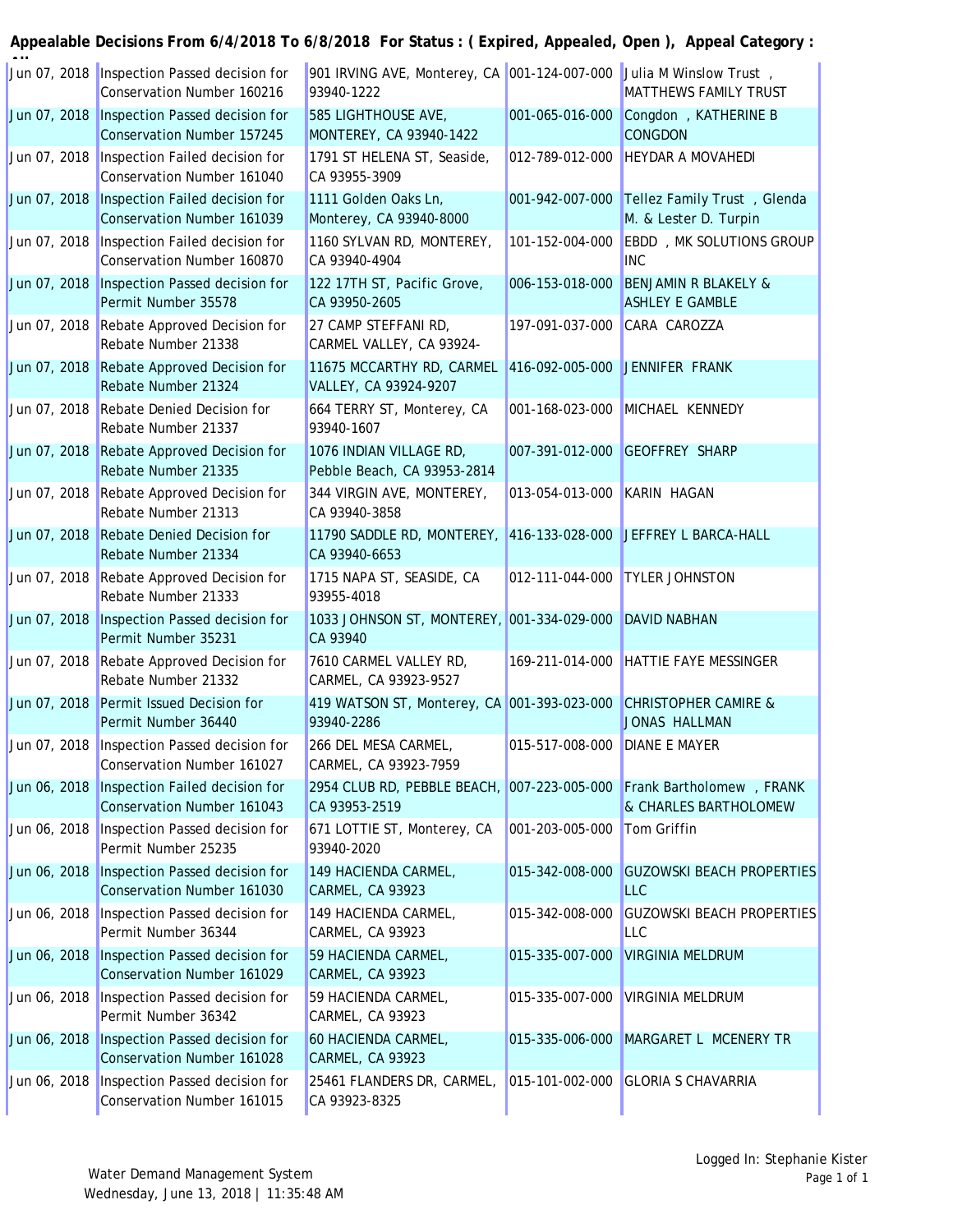| Jun 06, 2018 | Inspection Passed decision for<br><b>Conservation Number 160935</b> | 130 HITCHCOCK CANYON RD,<br>CARMEL VALLEY, CA 93924-   | 417-032-011-000 | ERIKA A HAZEN & RONALD W<br><b>HOLBACK</b>                  |
|--------------|---------------------------------------------------------------------|--------------------------------------------------------|-----------------|-------------------------------------------------------------|
| Jun 06, 2018 | Inspection Passed decision for<br>Conservation Number 160534        | 85 MIDDLE CANYON RD,<br>CARMEL VALLEY, CA 93924-       | 187-221-018-000 | Gray Living Trust, PASCALE<br><b>LONGFELLOW</b>             |
| Jun 06, 2018 | Inspection Failed decision for<br>Permit Number 34601               | 1659 CRESPI LN, Pebble<br>Beach, CA 93953              | 008-371-017-000 | 1659 CRESPI LANE LLC                                        |
| Jun 06, 2018 | Rebate Approved Decision for<br>Rebate Number 21329                 | 23799 MONTEREY SALINAS<br>HWY, #4, SALINAS, CA 93908-  | 161-542-004-000 | <b>CHOUNG SHERWOOD</b>                                      |
| Jun 06, 2018 | Inspection Failed decision for<br>Permit Number 35231               | 1033 JOHNSON ST, MONTEREY, 001-334-029-000<br>CA 93940 |                 | <b>DAVID NABHAN</b>                                         |
| Jun 06, 2018 | Inspection Passed decision for<br>Conservation Number 160645        | 851 WEST FRANKLIN ST,<br>MONTEREY, CA 93940-2231       | 001-391-034-000 | <b>BHAVNA R MELWANI</b> , Ernest<br>J & Pamela N Coustette  |
| Jun 06, 2018 | Inspection Passed decision for<br>Permit Number 18316               | 851 WEST FRANKLIN ST,<br>MONTEREY, CA 93940-2231       | 001-391-034-000 | Michael Roesner                                             |
| Jun 06, 2018 | Permit Issued Decision for<br>Permit Number 36370                   | 1230 SILVER CT, PEBBLE<br>BEACH, CA 93953-3221         | 008-533-007-000 | DAVID M & SARAH E BALL                                      |
| Jun 06, 2018 | Rebate Approved Decision for<br>Rebate Number 21328                 | 861 MAPLE ST, Pacific Grove,<br>CA 93950-4721          | 006-634-020-000 | <b>ROGER THOMAS</b>                                         |
| Jun 06, 2018 | Inspection Passed decision for<br>Conservation Number 161026        | 2947 17 MILE DR, Pebble<br>Beach, CA 93953             | 007-231-001-000 | <b>BAE ENTERPRISES LLC</b>                                  |
| Jun 06, 2018 | Rebate Approved Decision for<br>Rebate Number 21326                 | 832 MARINO PINES RD, Pacific<br>Grove, CA 93950        | 006-632-013-000 | Steven Kent Speed                                           |
| Jun 06, 2018 | Permit Issued Decision for<br>Permit Number 36371                   | 9585 REDWOOD CT, Carmel,<br>CA 93923-8545              | 416-531-038-000 | <b>HAMILTON KERN</b>                                        |
| Jun 06, 2018 | Permit Issued Decision for<br>Permit Number 25235                   | 671 LOTTIE ST, Monterey, CA<br>93940-2020              | 001-203-005-000 | <b>Tom Griffin</b>                                          |
| Jun 06, 2018 | Rebate Approved Decision for<br>Rebate Number 21323                 | 1729 NOCHE BUENA ST,<br>Seaside, CA 93955              | 012-754-002-000 | MARTIN CRUZ                                                 |
| Jun 06, 2018 | Permit Issued Decision for<br>Permit Number 36366                   | 2826 CONGRESS RD, PEBBLE<br>BEACH, CA 93953-3107       | 007-152-008-000 | <b>GIOVINO 2017 FAMILY TRUST</b>                            |
| Jun 06, 2018 | Rebate Approved Decision for<br>Rebate Number 21321                 | 2065 HACIENDA ST, SEASIDE,<br>CA 93955-3406            | 011-472-018-000 | <b>DEBORAH CAROL</b>                                        |
| Jun 06, 2018 | Rebate Approved Decision for<br>Rebate Number 21320                 | 230 7th Street, Pacific Grove,<br>CA 93950-3503        | 006-251-008-000 | NATHAN HATFIELD                                             |
| Jun 06, 2018 | Rebate Approved Decision for<br>Rebate Number 21318                 | 13495 PASEO TERRANO,<br>Salinas, CA 93908-9314         | 161-382-006-000 | MICHAEL MIDDAUGH                                            |
| Jun 06, 2018 | Rebate Approved Decision for<br>Rebate Number 21316                 | 28005 MERCURIO RD, CARMEL,<br>CA 93923-8429            | 169-081-009-000 | <b>SUSAN RAGAN</b>                                          |
| Jun 06, 2018 | Rebate Approved Decision for<br>Rebate Number 21315                 | 261 Belden St, Monterey, CA<br>93940-1811              | 001-102-017-000 | JANET GORDON                                                |
| Jun 06, 2018 | Rebate Approved Decision for<br>Rebate Number 21309                 | 3508 OCEAN AVE, CARMEL, CA<br>93923-8243               | 009-181-013-000 | <b>GEORGE B SUCKOW</b>                                      |
| Jun 06, 2018 | Inspection Passed decision for<br>Conservation Number 160540        | 61 SOUTHBANK RD, CARMEL<br>VALLEY, CA 93924-9733       | 189-512-009-000 | Peter DiBono, GLENN E &<br>ELIZABETH K ROBINSON             |
| Jun 06, 2018 | Inspection Passed decision for<br>Conservation Number 160440        | 81 VIA ROBLES, Monterey, CA<br>93940-6113              | 001-661-043-000 | M & M Smile Investments, LLC<br>Criswell Ents., LLC, Joseph |
| Jun 05, 2018 | Inspection Passed decision for<br>Permit Number 22854               | 1752 HIGHLAND ST, SEASIDE,<br>CA 93955-3928            | 012-775-003-000 | Sarda Prasad                                                |
| Jun 05, 2018 | Permit Issued Decision for<br>Permit Number 36364                   | 1510 MESCAL ST, SEASIDE, CA<br>93955-4625              | 012-641-010-000 | <b>GEORGE W &amp; BRIGITTE M</b><br><b>SCOTT TRS</b>        |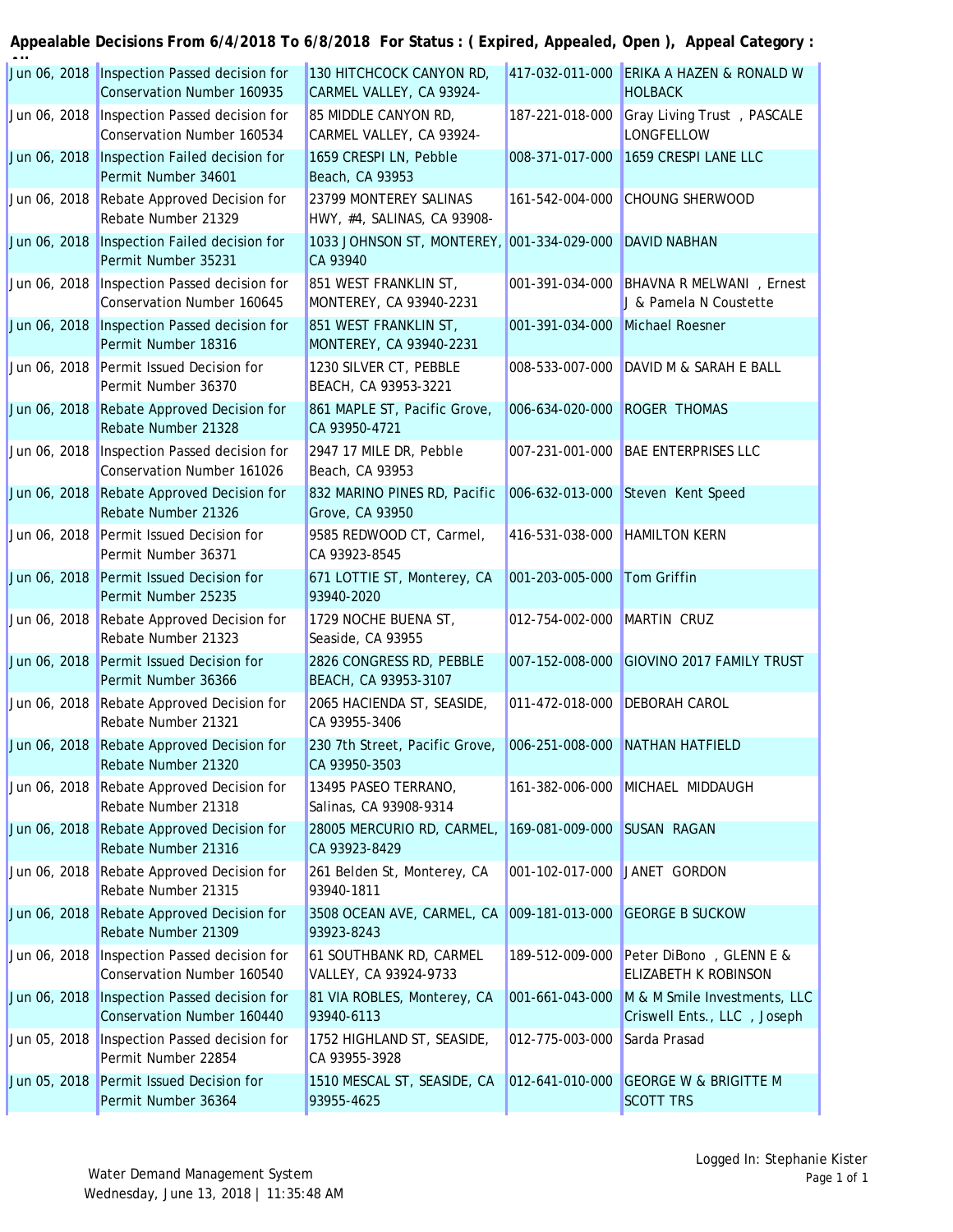| Jun 05, 2018 | Inspection Failed decision for<br>Conservation Number 160658        | 55 WAWONA RD, CARMEL<br>VALLEY, CA 93924-9606                         | 197-101-018-000 | Mark W Raynes, MARK<br><b>RAYNES</b>                             |
|--------------|---------------------------------------------------------------------|-----------------------------------------------------------------------|-----------------|------------------------------------------------------------------|
| Jun 05, 2018 | Inspection Passed decision for<br><b>Conservation Number 157363</b> | 8730 CARMEL VALLEY RD,<br>CARMEL, CA 93923-9578                       | 169-161-030-000 | <b>KENNETH CHRISMAN &amp; SALLY</b><br>VOSS , KENNETH CHRISMAN & |
| Jun 05, 2018 | Inspection Failed decision for<br>Conservation Number 160499        | 2905 FRANCISCAN WAY,<br>Carmel, CA 93923-9216                         | 009-382-017-000 | Carmel Reflections LLC,<br>HARRY H HAGEY JR                      |
| Jun 05, 2018 | Inspection Passed decision for<br>Permit Number 35814               | 25221 WARD PL, CARMEL, CA<br>93923                                    | 015-111-013-000 | LESTER SCOTT & JANE MOLL<br><b>WHITMAN</b>                       |
| Jun 05, 2018 | Inspection Passed decision for<br>Conservation Number 132636        | 3057 FOREST WAY, Pebble<br>Beach, CA 93953-2904                       | 007-693-007-000 | <b>ROBERT &amp; SARAH BONNER</b>                                 |
| Jun 05, 2018 | Inspection Failed decision for<br><b>Conservation Number 161024</b> | 307 FOUNTAIN AVE, Pacific<br>Grove, CA 93950-3418                     | 006-286-008-000 | <b>VICTOR W BARCLAY</b>                                          |
| Jun 05, 2018 | Inspection Passed decision for<br>Permit Number 35733               | 516 PARK ST, PACIFIC GROVE,<br>CA 93950-4127                          | 006-465-005-000 | <b>BELLA VISTA ENTS LLC</b>                                      |
| Jun 05, 2018 | Inspection Failed decision for<br><b>Conservation Number 160963</b> | 4058 MORA LN, Pebble Beach,<br>CA 93953-3038                          | 008-182-010-000 | Natalie A Stewart, NATALIE<br>A STEWART                          |
| Jun 05, 2018 | Inspection Passed decision for<br>Conservation Number 160339        | 7026 VALLEY GREENS CIR, #10, 157-151-010-000<br>Carmel, CA 93923-7906 |                 | Yeonsup Park & Myung H. Kim<br>, YEONSUP PARK & MYUNG H          |
| Jun 05, 2018 | Inspection Failed decision for<br>Permit Number 35794               | 6490 CARMEL VALLEY RD,<br>CARMEL, CA 93923-9510                       | 015-201-011-000 | <b>WARREN FAMILY INVERTMENT</b><br><b>PARTNERSHIP</b>            |
| Jun 05, 2018 | Inspection Passed decision for<br>Conservation Number 158577        | 3072 BIRD ROCK RD, Pebble<br>Beach, CA 93953-2802                     | 007-332-004-000 | Mackness 1997 Trust,<br>Douglas & Elizabeth Brodie               |
| Jun 05, 2018 | Inspection Failed decision for<br>Permit Number -36345              | 9585 REDWOOD CT, Carmel,<br>CA 93923-8545                             | 416-531-038-000 | <b>HAMILTON KERN</b>                                             |
| Jun 05, 2018 | Inspection Passed decision for<br>Conservation Number 161016        | 668 SPAZIER AVE, PACIFIC<br>GROVE, CA 93950-4826                      | 006-651-017-000 | LOUISE G. SLAGEL                                                 |
| Jun 05, 2018 | Permit Issued Decision for<br>Permit Number 36367                   | 5 CARIBOU CT, MONTEREY, CA<br>93940-6303                              | 101-291-033-000 | <b>UDAY &amp; ARUNA APTE</b>                                     |
| Jun 05, 2018 | Permit Issued Decision for<br>Permit Number 36352                   | 933 FOUNTAIN AVE,<br>MONTEREY, CA 93940-4425                          | 001-483-012-000 | <b>STEVEN R &amp; DIANA C GURTIN</b>                             |
| Jun 05, 2018 | Permit Issued Decision for<br>Permit Number 36361                   | 2100 SUNSET DR, Pacific<br>Grove, CA 93950-3730                       | 007-091-006-000 | <b>CITY OF PACIFIC GROVE</b>                                     |
|              | Jun 05, 2018 Permit Issued Decision for<br>Permit Number 36338      | 48 MIRAMONTE RD, CARMEL<br>VALLEY, CA 93924-9433                      |                 | 187-042-004-000 JAMES A & BRIDGET M<br>HILDEBRAND BOOTH          |
| Jun 05, 2018 | Permit Issued Decision for<br>Permit Number 36360                   | 24784 HANDLEY DR, CARMEL,<br>CA 93923-8210                            | 009-591-014-000 | <b>VIJAY FAMILY TRUST</b>                                        |
| Jun 05, 2018 | Inspection Passed decision for<br>Permit Number 35531               | 8545 CARMEL VALLEY RD,<br>CARMEL, CA 93923-9556                       | 169-061-012-000 | N CALIF CONGREGATIONAL<br><b>RETIREMENT HOMES INC</b>            |
| Jun 05, 2018 | Permit Issued Decision for<br>Permit Number 36353                   | 15286 VIA LA GITANA, CARMEL 197-111-003-000<br>VALLEY, CA 93924-9685  |                 | MICHAEL & CINDY L<br><b>THATCHER TRS</b>                         |
| Jun 04, 2018 | Inspection Failed decision for<br>Permit Number 35875               | County, County, CA                                                    | 000-000-000-005 | <b>CITY OF MONTEREY</b>                                          |
| Jun 04, 2018 | Inspection Failed decision for<br>Permit Number 35875               | County, County, CA                                                    | 000-000-000-005 | <b>CITY OF MONTEREY</b>                                          |
| Jun 04, 2018 | Inspection Failed decision for<br>Permit Number 35875               | County, County, CA                                                    | 000-000-000-005 | <b>CITY OF MONTEREY</b>                                          |
| Jun 04, 2018 | Permit Issued Decision for<br>Permit Number 36358                   | 25425 HATTON RD, CARMEL,<br>CA 93923-8345                             | 009-181-008-000 | JORG R & IRIS G HUBER TRS                                        |
| Jun 04, 2018 | Inspection Passed decision for<br>Permit Number 34575               | 1659 CRESPI LN, Pebble<br>Beach, CA 93953                             | 008-371-017-000 | 1659 CRESPI LANE LLC                                             |